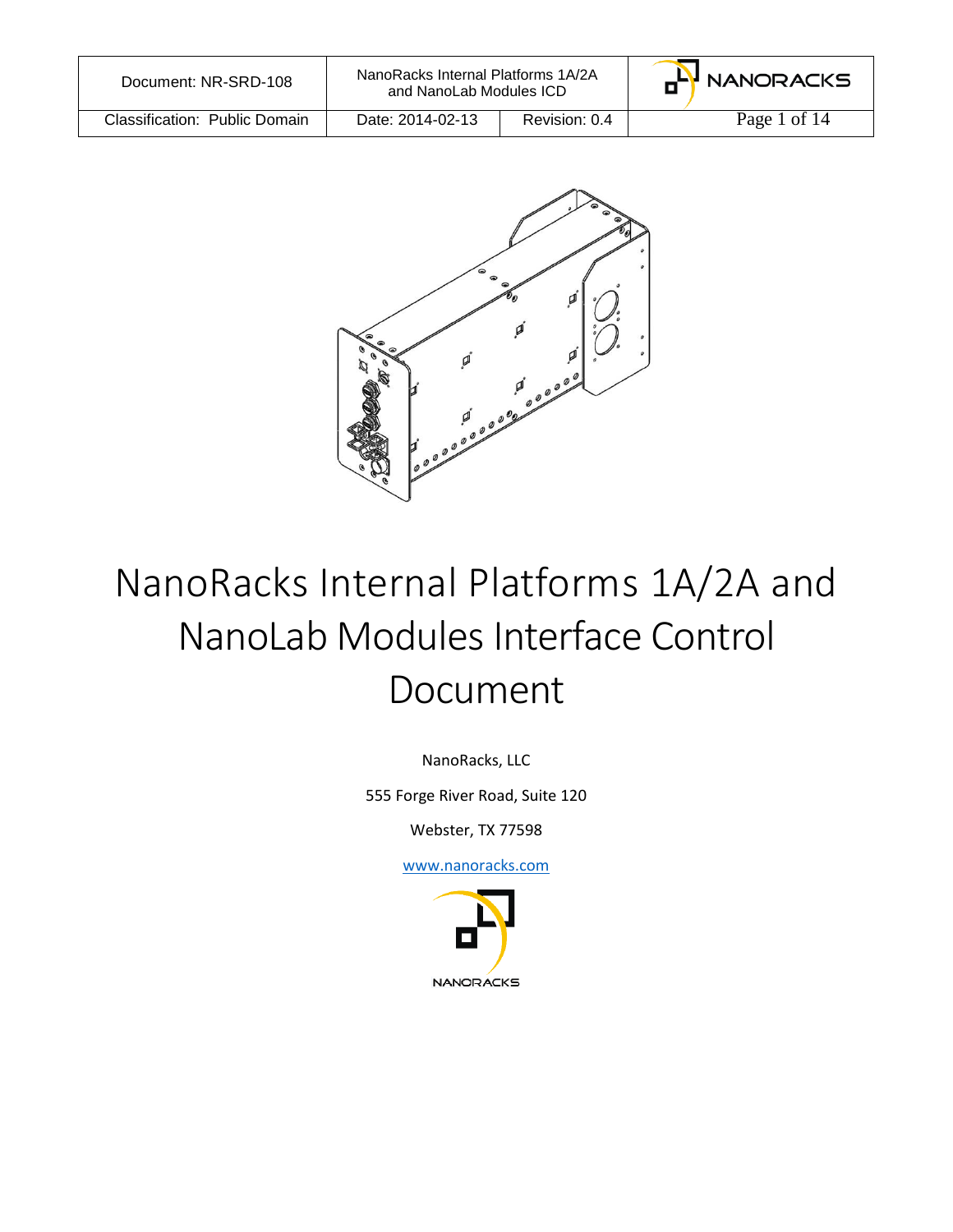| Document: NR-SRD-108          | NanoRacks Internal Platforms 1A/2A<br>and NanoLab Modules ICD |               | HH NANORACKS |
|-------------------------------|---------------------------------------------------------------|---------------|--------------|
| Classification: Public Domain | Date: 2014-02-13                                              | Revision: 0.4 | Page 2 of 14 |

| <b>Issue</b> | <b>Date</b> | Author     | Approved   | <b>Details</b>        |
|--------------|-------------|------------|------------|-----------------------|
| $\cdot$      | 2010        | Various    |            | <b>Baseline</b>       |
| $\cdot$ .2   | 4/21/2013   | <b>ACP</b> |            |                       |
| .21          | 6/18/2013   | <b>ACP</b> |            | Further details added |
| .3           | 8/12/2013   | <b>ACP</b> |            |                       |
| .31          | 6/05/2014   | <b>MLR</b> |            | Further details added |
| .4           | 2/13/2015   | MLR,       | <b>MDJ</b> | <b>Major Revision</b> |
|              |             | <b>MMM</b> |            |                       |
|              |             |            |            |                       |
|              |             |            |            |                       |
|              |             |            |            |                       |
|              |             |            |            |                       |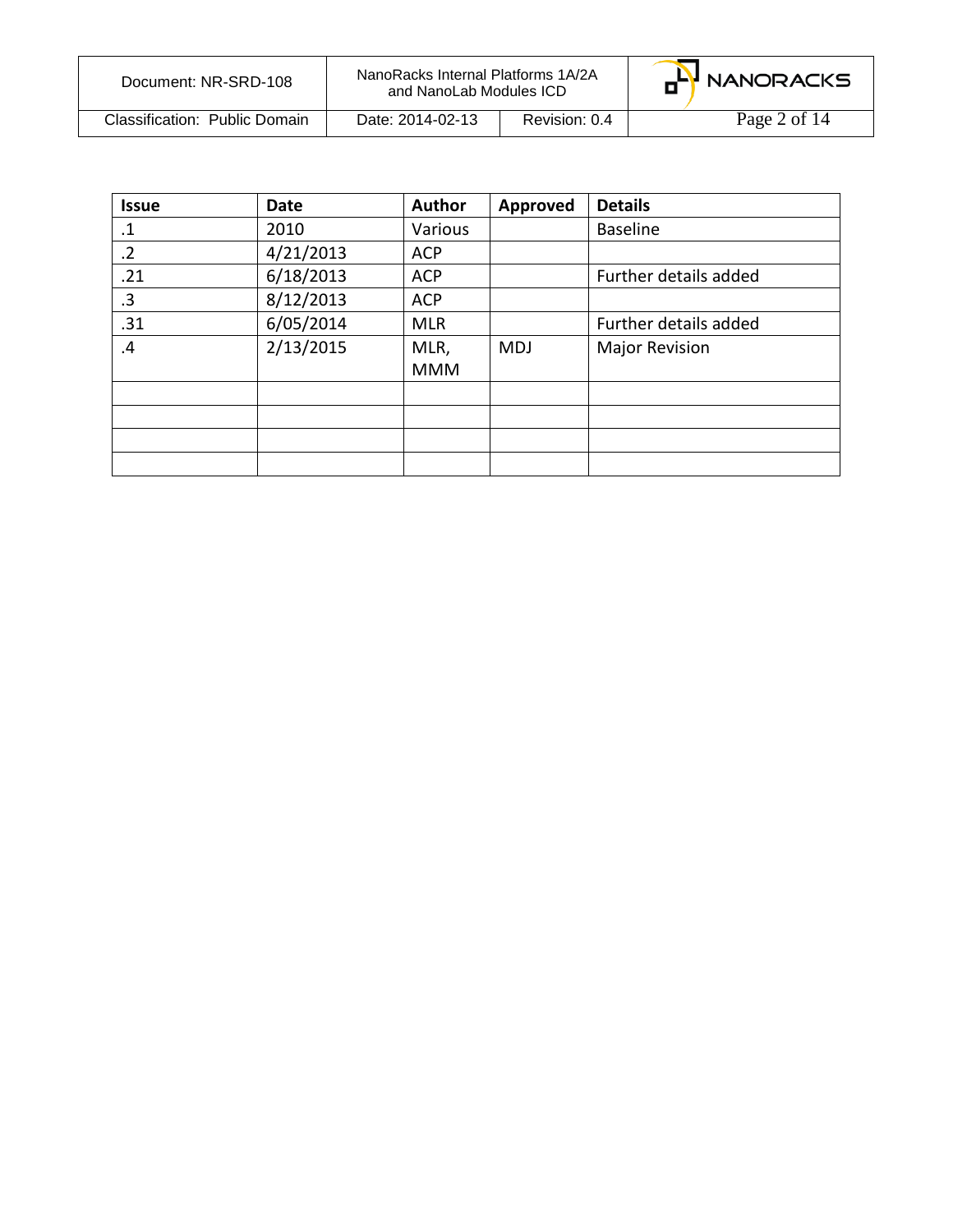| Document: NR-SRD-108          | NanoRacks Internal Platforms 1A/2A<br>and NanoLab Modules ICD |               | m <sup>L</sup> ' NANORACKS |
|-------------------------------|---------------------------------------------------------------|---------------|----------------------------|
| Classification: Public Domain | Date: 2014-02-13                                              | Revision: 0.4 | Page 3 of 14               |

## Acronyms

| <b>BOM</b>     | <b>Bill of Materials</b>                  |  |
|----------------|-------------------------------------------|--|
| EMI            | Electromagnetic Interference              |  |
| <b>EXPRESS</b> | EXpedite the PRocessing of Experiments to |  |
|                | <b>Space Station</b>                      |  |
| ICD            | Interface Control Document                |  |
| <b>ISS</b>     | <b>International Space Station</b>        |  |
| <b>JEM</b>     | Japanese Experiment Module                |  |
| <b>NLT</b>     | No Later Than                             |  |
| <b>NR</b>      | <b>NanoRacks</b>                          |  |
| <b>PDR</b>     | <b>Preliminary Design Review</b>          |  |
| PI             | Principal Investigator                    |  |
| SDP            | Safety Data Package                       |  |
| <b>SDT</b>     | Safety Data Template                      |  |
| <b>STELLA</b>  | Software Toolkit for Ethernet Lab-Like    |  |
|                | Architecture                              |  |
| <b>USB</b>     | <b>Universal Serial Bus</b>               |  |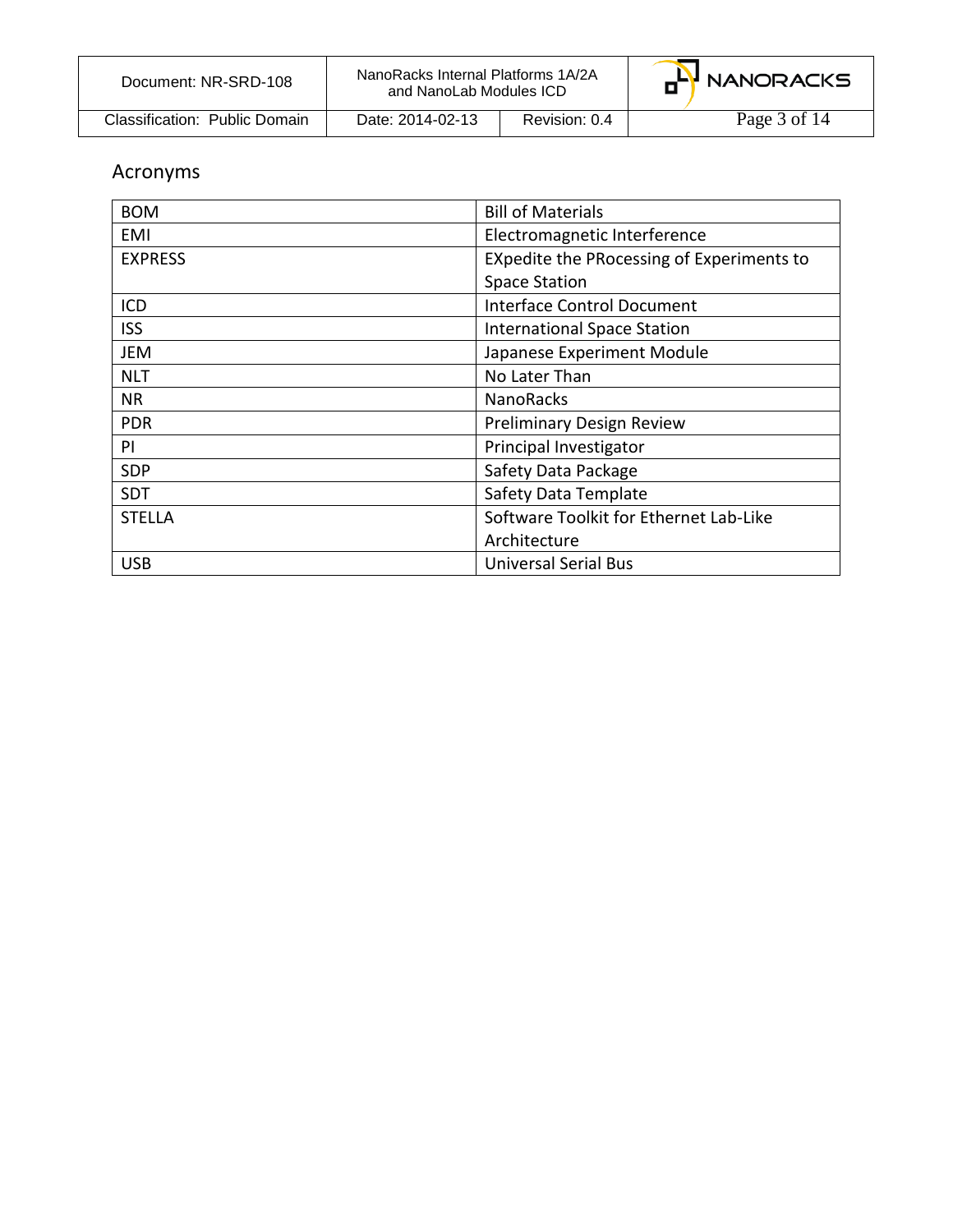| Document: NR-SRD-108          | NanoRacks Internal Platforms 1A/2A<br>and NanoLab Modules ICD |               | G <sup>LY</sup> NANORACKS |
|-------------------------------|---------------------------------------------------------------|---------------|---------------------------|
| Classification: Public Domain | Date: 2014-02-13                                              | Revision: 0.4 | Page 4 of 14              |

# Table of Contents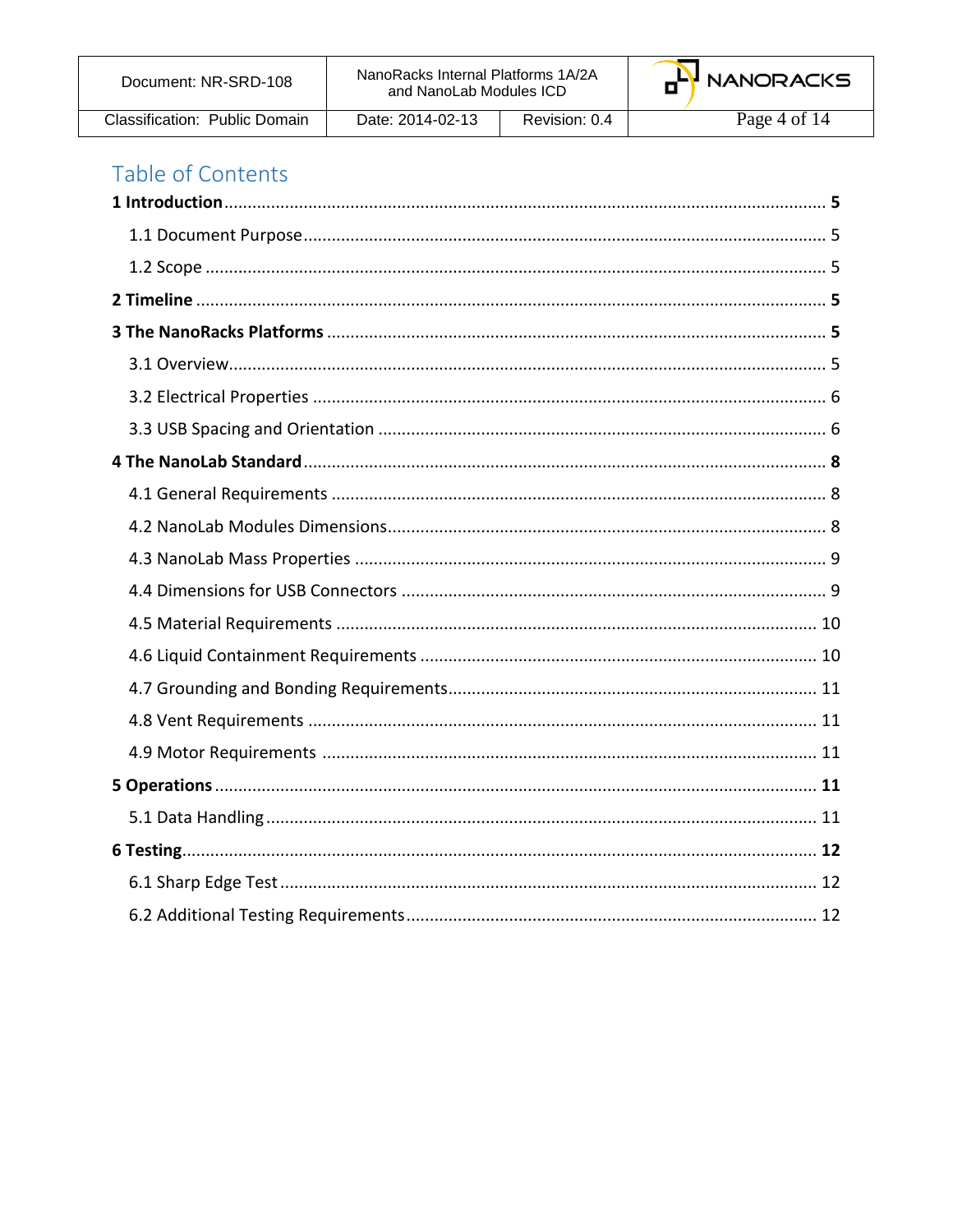| Document: NR-SRD-108          | NanoRacks Internal Platforms 1A/2A<br>and NanoLab Modules ICD |               | G <sup>LY</sup> NANORACKS |
|-------------------------------|---------------------------------------------------------------|---------------|---------------------------|
| Classification: Public Domain | Date: 2014-02-13                                              | Revision: 0.4 | Page 5 of 14              |

## 1 Introduction

#### 1.1 Document Purpose

This Interface Control Document (ICD) defines the interface requirements between the NanoRacks Platforms (Mark 1A and 2A) and NanoLabs for developers utilizing the NanoRacks Internal Platform services.

#### 1.2 Scope

This ICD provides the minimum requirements for compatibility with NanoRacks Platforms 1A and 2A and the International Space Station flight safety program when using NanoRacks Internal Platform services. NanoRacks verifies compliance on behalf of Principal Investigators (PI) based on incremental data requests.

## 2 Timeline

The following timeline of launch-minus dates are provided as template example when using the NanoRacks Internal Platform services. Tailored agreements can be discussed as part of contract negotiations.

| Launch-minus dates             | <b>Activity</b>                                |
|--------------------------------|------------------------------------------------|
| L-8 months to NLT L-6.5 months | Contract signing, experiment name and general  |
|                                | payload information                            |
| NLT L-6 months                 | Submit initial manifest request                |
| NLT L-6 months                 | Detailed information for Safety and Ops        |
| L-5.5 months                   | Phase 0/I/II SDP                               |
| L-5.5 to L-4 months            | Complete hardware testing                      |
| L-5.5 to NLT 3.5 months        | Submit procedures inputs and payload           |
|                                | requirements                                   |
| NLT L-3.5 months               | Phase III SDP submit/ Fit Check and Functional |
|                                | Test                                           |
| L-2 months to L-2.5 weeks      | Phase III Safety Review Close Out and Final    |
|                                | Approval                                       |
| L-45 days to NLT L-32 hours    | Turn over to NR for final testing and prep     |
| L-30 days to NLT L-24 hours    | Turn over to NASA                              |

## 3 The NanoRacks Platforms

#### 3.1 Overview

The NanoRacks Platform interfaces between individual NanoLab Modules and the ISS, providing mechanical mounting points and electrical connections for power, data, and communication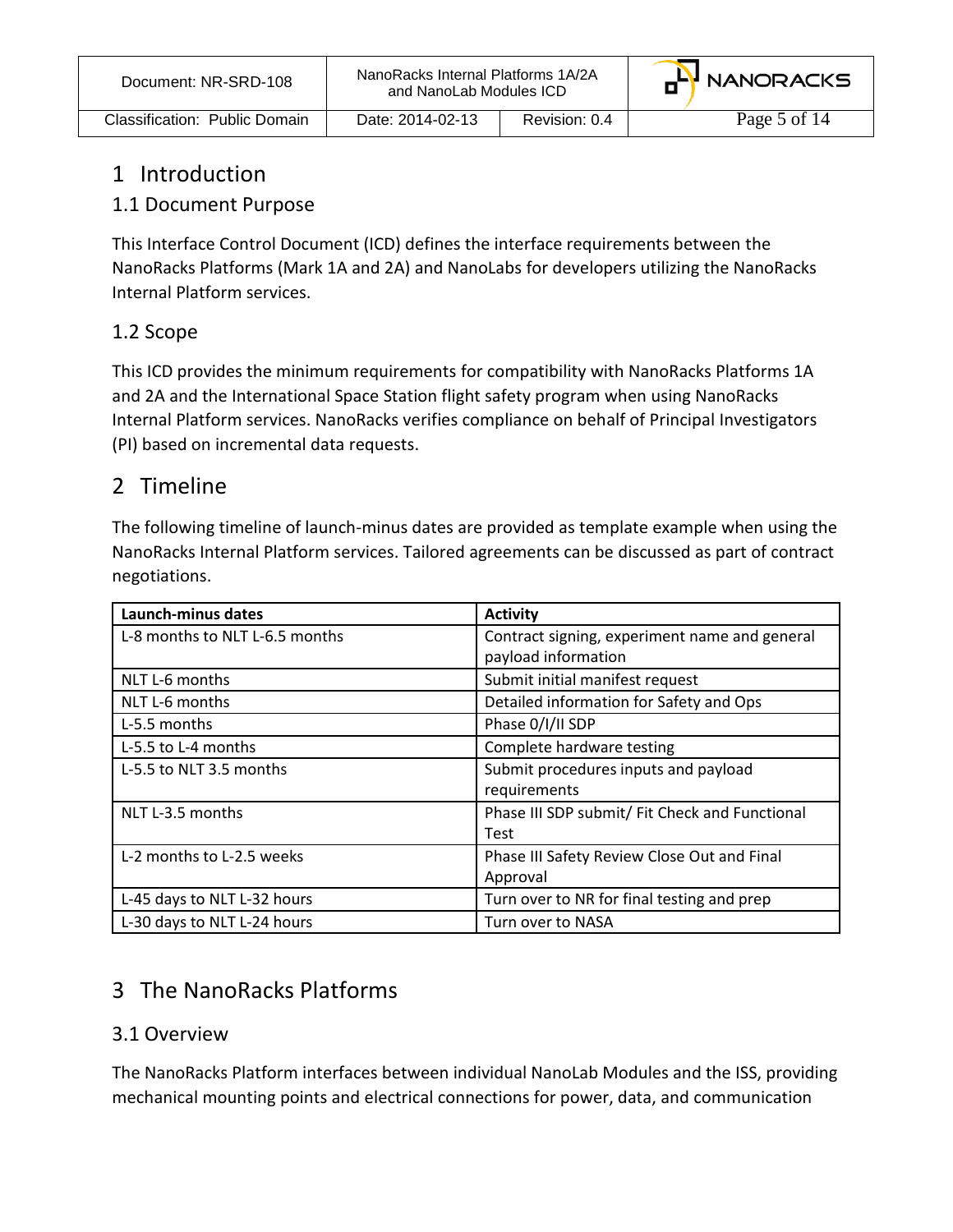| Document: NR-SRD-108          | NanoRacks Internal Platforms 1A/2A<br>and NanoLab Modules ICD |               | G <sup>LY</sup> NANORACKS |
|-------------------------------|---------------------------------------------------------------|---------------|---------------------------|
| Classification: Public Domain | Date: 2014-02-13                                              | Revision: 0.4 | Page 6 of 14              |

capabilities. Each platform is installed in its own EXPRESS rack locker located in the Japanese Experiment Module (JEM) of the ISS as shown in Figure 1. As of August 2013, two identical NanoRacks Platforms have been installed and are operational on ISS.



## 3.2 Electrical Properties

Power is provided to each NanoLab through at least one USB port. The maximum power the Platform provides per a USB port is 2 Watts at 5 VDC. Additional power is available through the usage of multiple USB ports. Please discuss the usage of multiple USB ports with NanoRacks personnel.

For more information regarding USB ports, please refer to Sections 3.3 and 4.4.

#### 3.3 USB Spacing and Orientation

Each NanoRacks Platform includes a total of 16 USB type B male connectors (8 on each side). The connections are oriented as shown in Figure 2 and Figure 3, with the flat edge of the USB connector facing towards the front panel of the NanoRacks Platform. USB spacing dimensions are included in Figure 2. For more information about USB orientation and dimensions, refer to Section 4.4.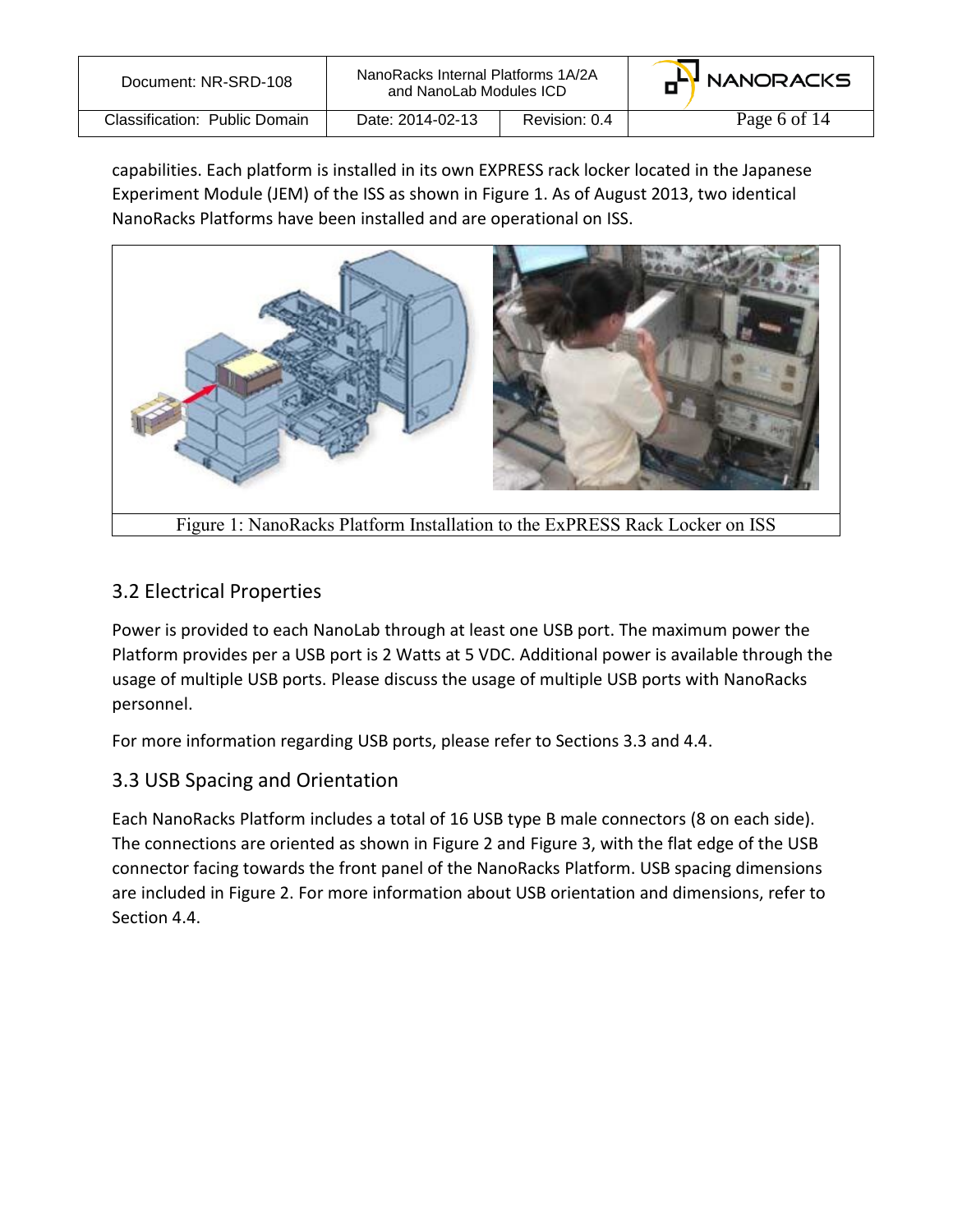| Document: NR-SRD-108          | NanoRacks Internal Platforms 1A/2A<br>and NanoLab Modules ICD |               | HH NANORACKS |
|-------------------------------|---------------------------------------------------------------|---------------|--------------|
| Classification: Public Domain | Date: 2014-02-13                                              | Revision: 0.4 | Page 7 of 14 |



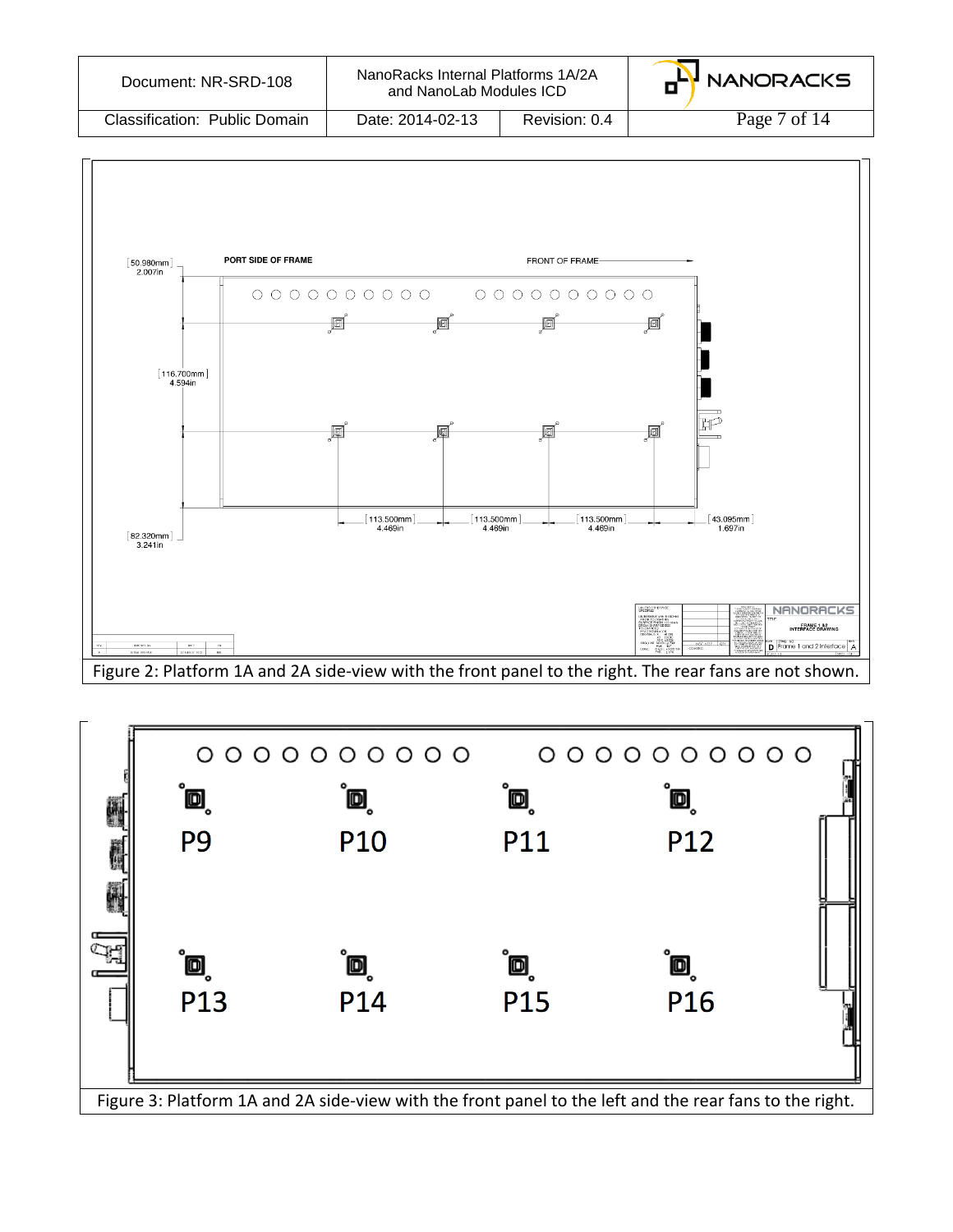## 4 The NanoLab Standard

The NanoRacks Platform is designed to support NanoLab modules. NanoLab module sizes can range from a 1U (shown in Figure 4) to a 4 by 2 by 1.5U. This portion of the ICD defines the interface requirements to ensure NanoLab compatibility with the Platforms.

#### 4.1 General Requirements

- 1) NanoLab modules shall not have any objects protruding from the external module walls. USB connections will be on the inside of the NanoLab and flush with the outer surface of the module. Modules which require a different setup require prior approval from NanoRacks.
- 2) Threadlocker gels shall not be used on threaded joints on the outer walls of the NanoLab.
- 3) NanoLabs shall not contain pyrotechnics.
- 4) Flight verification is based on several data requests from NanoRacks to the PI. PIs must submit the NanoRacks Safety Data Template (SDT), receive Safety Data Package (SDP) approval, and pass a fit check and functional test. Additional data and requirements may apply. Payload handling constraints and requirements may apply depending on PI needs. Schedules for these data requests are based on launch delivery deadlines.
- 5) Delivery times to NanoRacks are dependent on the payload requirements and can range from L-9 weeks to L-36 hours. Please discuss delivery times with NanoRacks personnel.
- 6) NanoLab modules may experience an unexpected power loss or multiple power cycles as a result of normal operations aboard the ISS. PIs may consider a recovery mode for their NanoLabs to recover and return the payload to normal operations.

#### 4.2 NanoLab Module Dimensions

Dimensional property guidelines for the NanoLabs using the NanoRacks Platforms are summarized in Table 1. An example of a 1U NanoLab is shown in Figure 4. Payloads that require different dimensions require approval by NanoRacks.

| <b>Form Factor</b>                        | <b>Outer Dimensions of NanoLab</b> |
|-------------------------------------------|------------------------------------|
| 1U                                        | 100mm x 100mm x 100mm              |
| 1.5U                                      | 100mm x 100mm x 152.4mm            |
| 2U                                        | 100mm x 100mm x 203.2mm            |
| 3U                                        | 100mm x 100mm x 304.8mm            |
| 4U                                        | 100mm x 100mm x 406.4mm            |
| Table 1: Form Factors for NanoLab Modules |                                    |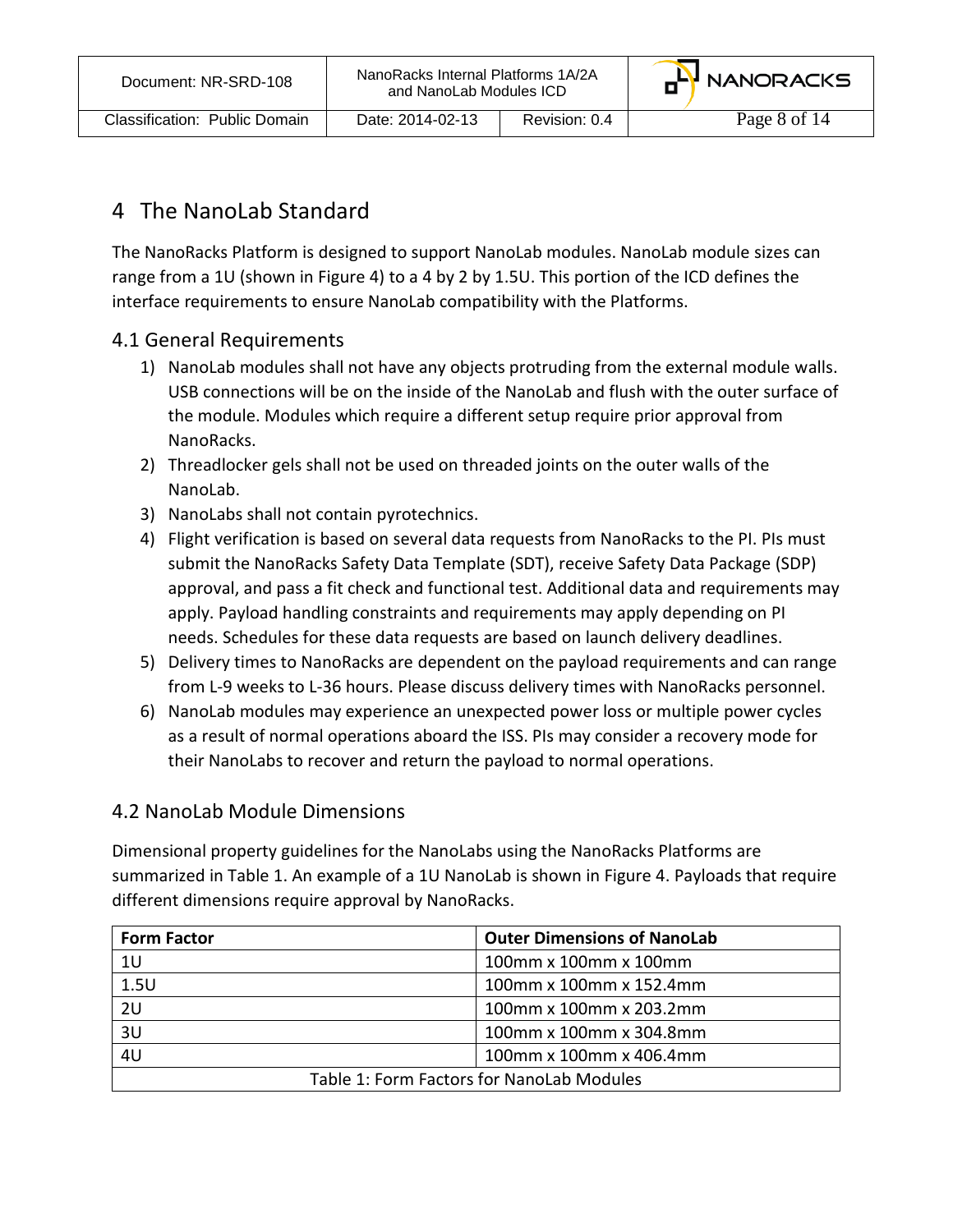| Document: NR-SRD-108          | NanoRacks Internal Platforms 1A/2A<br>and NanoLab Modules ICD |               | G <sup>LY</sup> NANORACKS |
|-------------------------------|---------------------------------------------------------------|---------------|---------------------------|
| Classification: Public Domain | Date: 2014-02-13                                              | Revision: 0.4 | Page 9 of 14              |



#### 4.3 NanoLab Mass Properties

The mass properties of a NanoLab module shall follow the specifications outlined in Table 2.

| <b>Form Factor</b>                       | Maximum Mass (g) |  |
|------------------------------------------|------------------|--|
| 1U                                       | 1000             |  |
| 2U                                       | 2000             |  |
| 3U<br>3000                               |                  |  |
| 4U                                       | 4000             |  |
| Table 2: NanoLab Maximum Mass Properties |                  |  |

#### 4.4 Dimensions for the USB Connectors

NanoLabs that require power and data will interface with the NanoRacks Platforms through at least one Type B female USB connector. Proper positioning of the USB port is identified in Figure 6 and Table 3. A mechanical drawing of the USB type B female connector that is required for Platform compatibility is included in Appendix A. USB ports shall be designed to minimize impact on other NanoLab modules. All USB placements shall be approved during the Preliminary Design Review (PDR).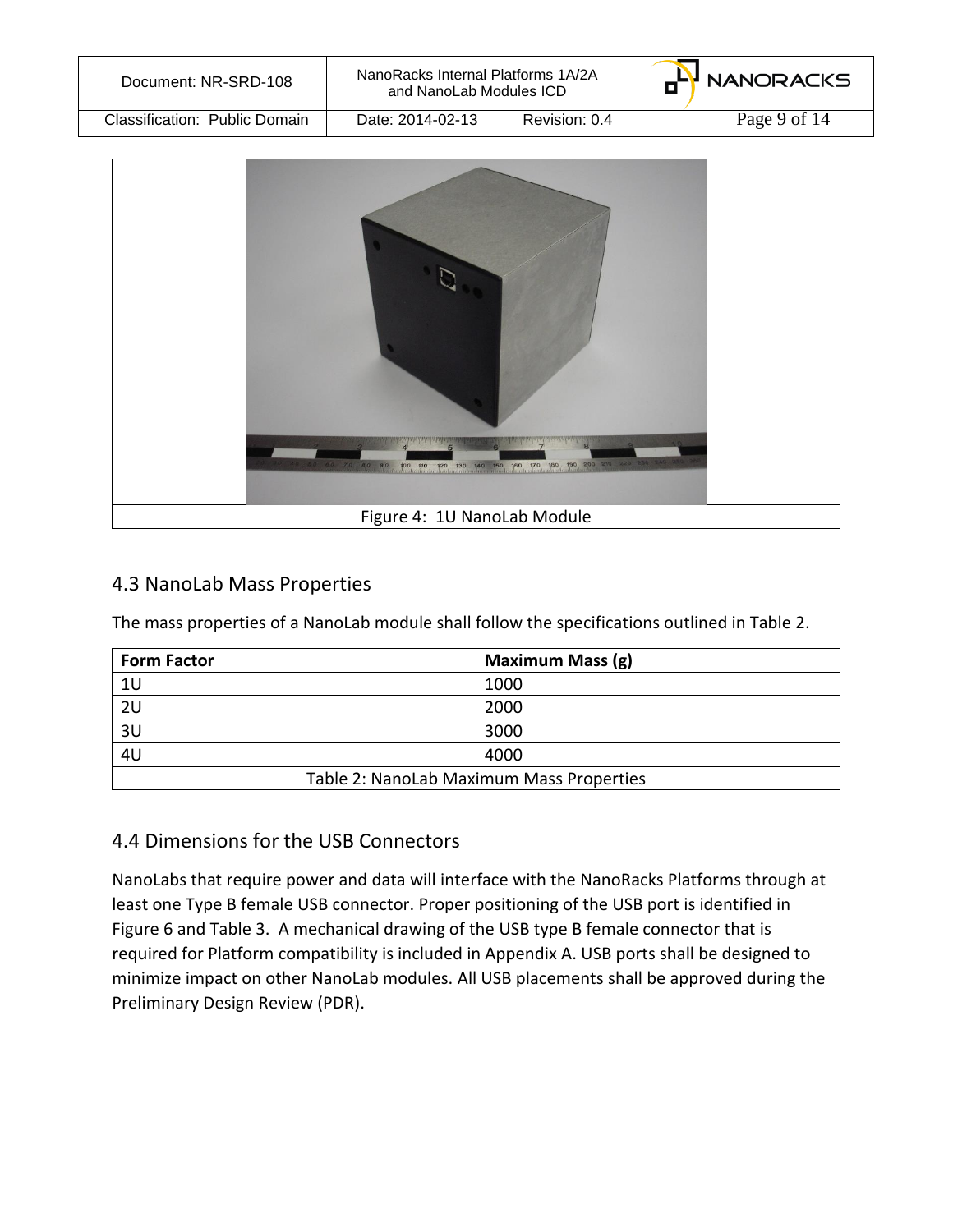| Document: NR-SRD-108          | NanoRacks Internal Platforms 1A/2A<br>and NanoLab Modules ICD |               | <b>HH</b> NANORACKS |
|-------------------------------|---------------------------------------------------------------|---------------|---------------------|
| Classification: Public Domain | Date: 2014-02-13                                              | Revision: 0.4 | Page 10 of $14$     |



| <b>Side</b>                      | <b>Dimension</b> |  |
|----------------------------------|------------------|--|
| A                                | 33.55 mm         |  |
| B                                | 95.37 mm         |  |
|                                  | 66.45 mm         |  |
|                                  | 14.63 mm         |  |
| Table 3: Dimensions for Figure 5 |                  |  |

#### 4.5 Material Requirements

The NanoLab housing and internal components shall comply with NASA guidelines for hazardous materials. PIs who choose to manufacture their own NanoLab housing are required to seek material and color approval from NanoRacks personnel.

NanoLab developers shall submit a Bill of Materials (BOM) to NanoRacks for assessment.

#### 4.6 Liquid Containment Requirements

Multiple levels of containment and additional testing may be required depending on the toxicity and the biohazard level of any liquid. Please speak to NanoRacks personnel for more information concerning research involving fluids of any kind.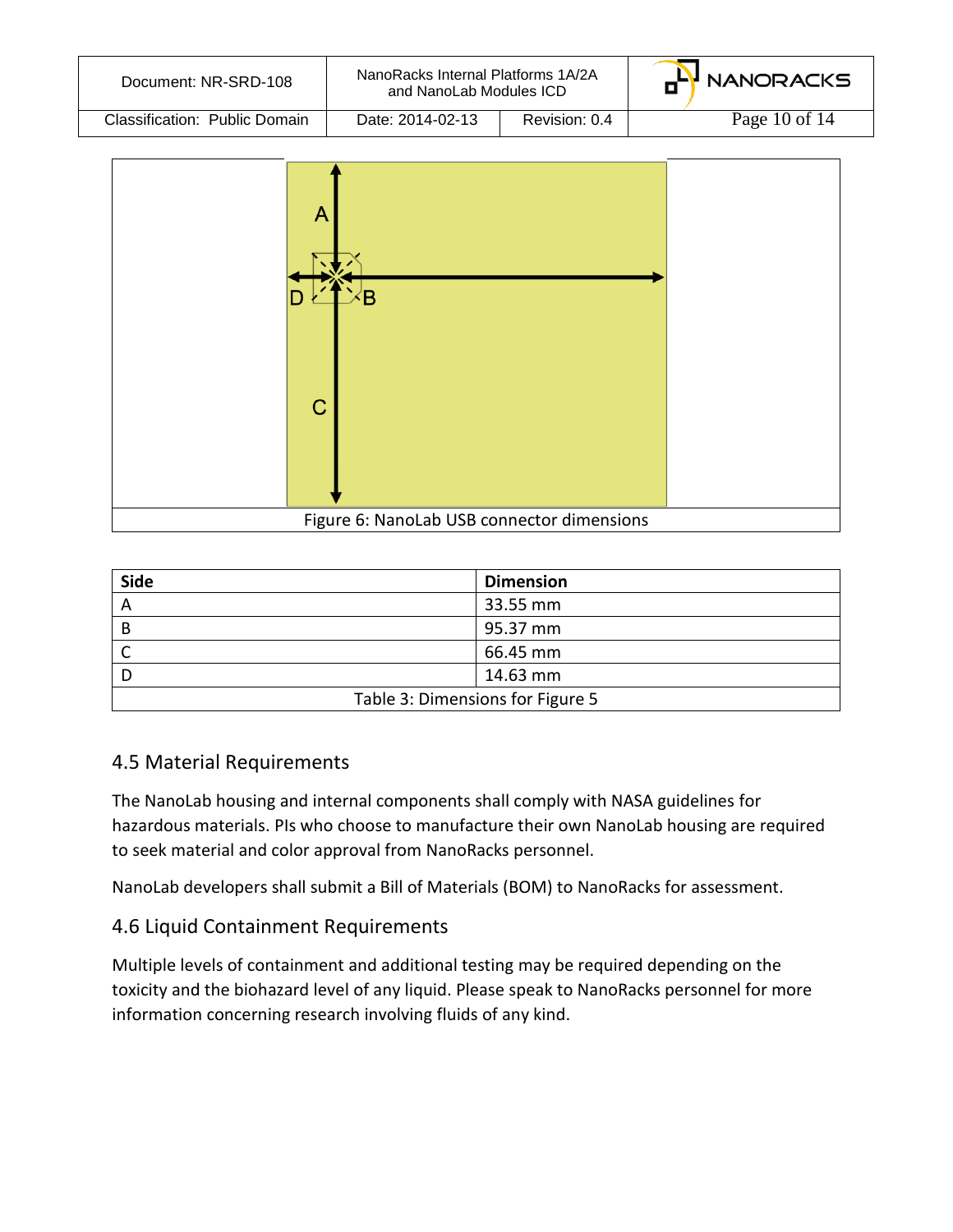| Document: NR-SRD-108          | NanoRacks Internal Platforms 1A/2A<br>and NanoLab Modules ICD |               | G <sup>LY</sup> NANORACKS |
|-------------------------------|---------------------------------------------------------------|---------------|---------------------------|
| Classification: Public Domain | Date: 2014-02-13                                              | Revision: 0.4 | Page 11 of $14$           |

#### 4.7 Grounding and Bonding Requirements

Grounding and bonding is required for all powered modules. PIs using aluminum NanoLabs shall strip all faying surfaces to ensure that all panels and screws make contact. A single point ground shall be implemented from the NanoLab to the USB connector shell. The resistance of the grounding/ bounding shall measure less than 0.1 Ohms. For more information, please contact NanoRacks personnel.

#### 4.8 Vent Requirements

The usage of vents on a NanoLab is permitted. Please speak to NanoRacks personnel for more information and approval.

#### 4.9 Motor Requirements

The usage of motors within a NanoLab is permitted, but may require additional testing. Please speak to NanoRacks personnel for more information.

## 5 Operations

Operations for a NanoLab are defined by the payload's timespan on-board the ISS. Crew interaction with a NanoLab module is limited to installation and removal from the Platforms. Additional crew time needs to be discussed and negotiated with NanoRacks personnel as early as possible.

#### 5.1 Data Handling

STELLA allows NanoRacks ground control to remotely operate the DOS command terminal on an on-orbit Windows XP embedded computer. STELLA also allows for the transfer of files between the NanoLab, the NanoRacks platform, and a NanoRacks ground computer. The file rates for download and upload between ground control and the on-orbit computer are:

- i. A download rate of 3 Megabits per second.
- ii. An uplink rate of 50 bytes per second. A 60 KB file is considered practical for uplink.

While uploading files is possible, uplink capability and bandwidth are limited.

- 1) Communication with NanoLabs is done through a DOS command terminal that is controlled through an on-orbit Windows XP embedded computer within the NanoRacks Platform.
- 2) NanoLabs that require data handling must be recognized as a USB mass storage device by the Platform computer.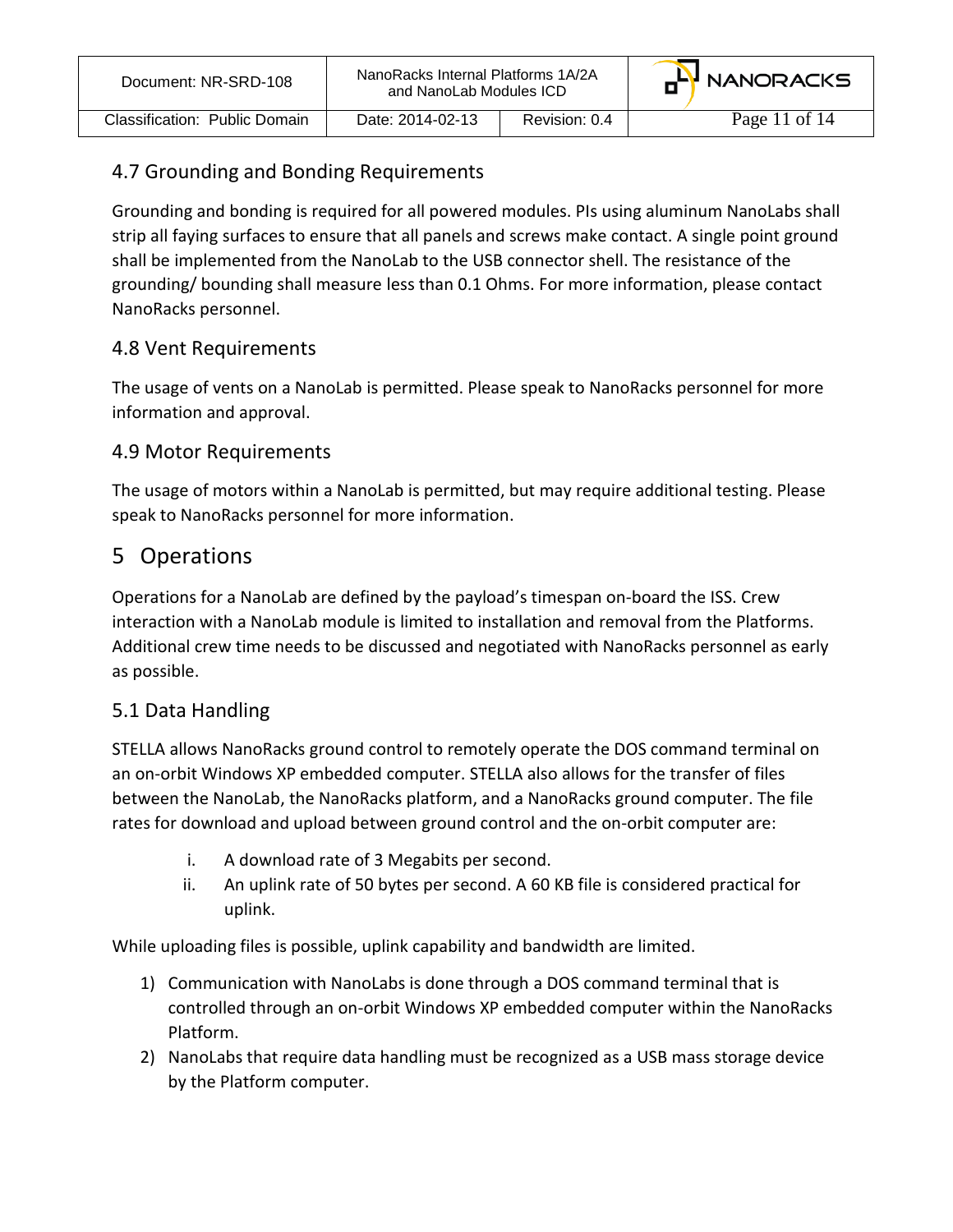| Document: NR-SRD-108          | NanoRacks Internal Platforms 1A/2A<br>and NanoLab Modules ICD |               | HH NANORACKS  |
|-------------------------------|---------------------------------------------------------------|---------------|---------------|
| Classification: Public Domain | Date: 2014-02-13                                              | Revision: 0.4 | Page 12 of 14 |

## 6 Testing

### 6.1 Sharp Edge Test

NanoLab modules shall undergo a cotton glove test to ensure that no protruding or sharp edges exist that could potentially snag the glove as it passes over all of the NanoLab surfaces, including the USB connector and its fasteners.

#### 6.2 Additional Testing Requirements

Additional testing may be required by NASA depending on the nature of the payload. Examples of additional testing requirements may be found in Appendix B.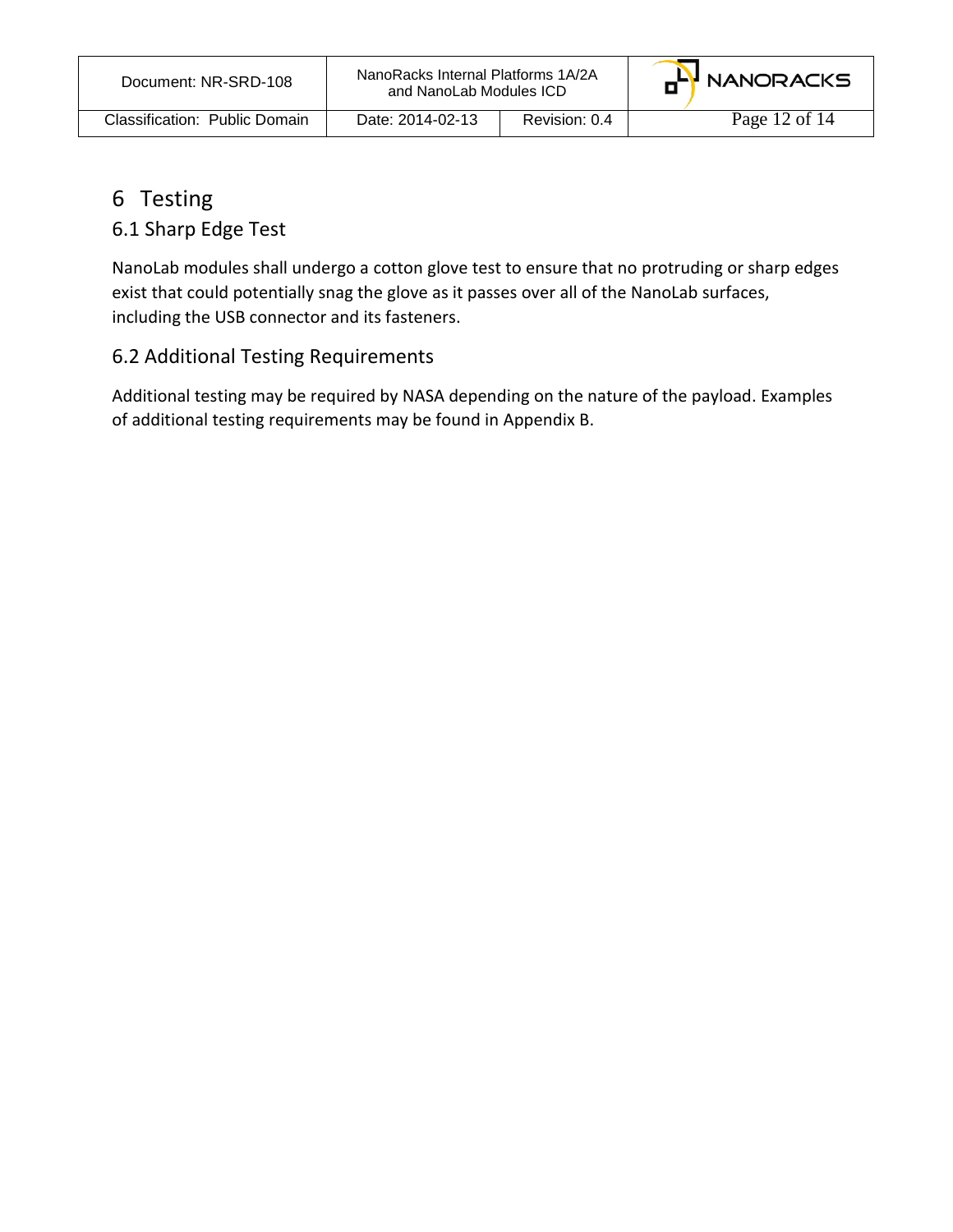| Document: NR-SRD-108          | NanoRacks Internal Platforms 1A/2A<br>and NanoLab Modules ICD |               | HH NANORACKS  |
|-------------------------------|---------------------------------------------------------------|---------------|---------------|
| Classification: Public Domain | Date: 2014-02-13                                              | Revision: 0.4 | Page 13 of 14 |

# Appendices